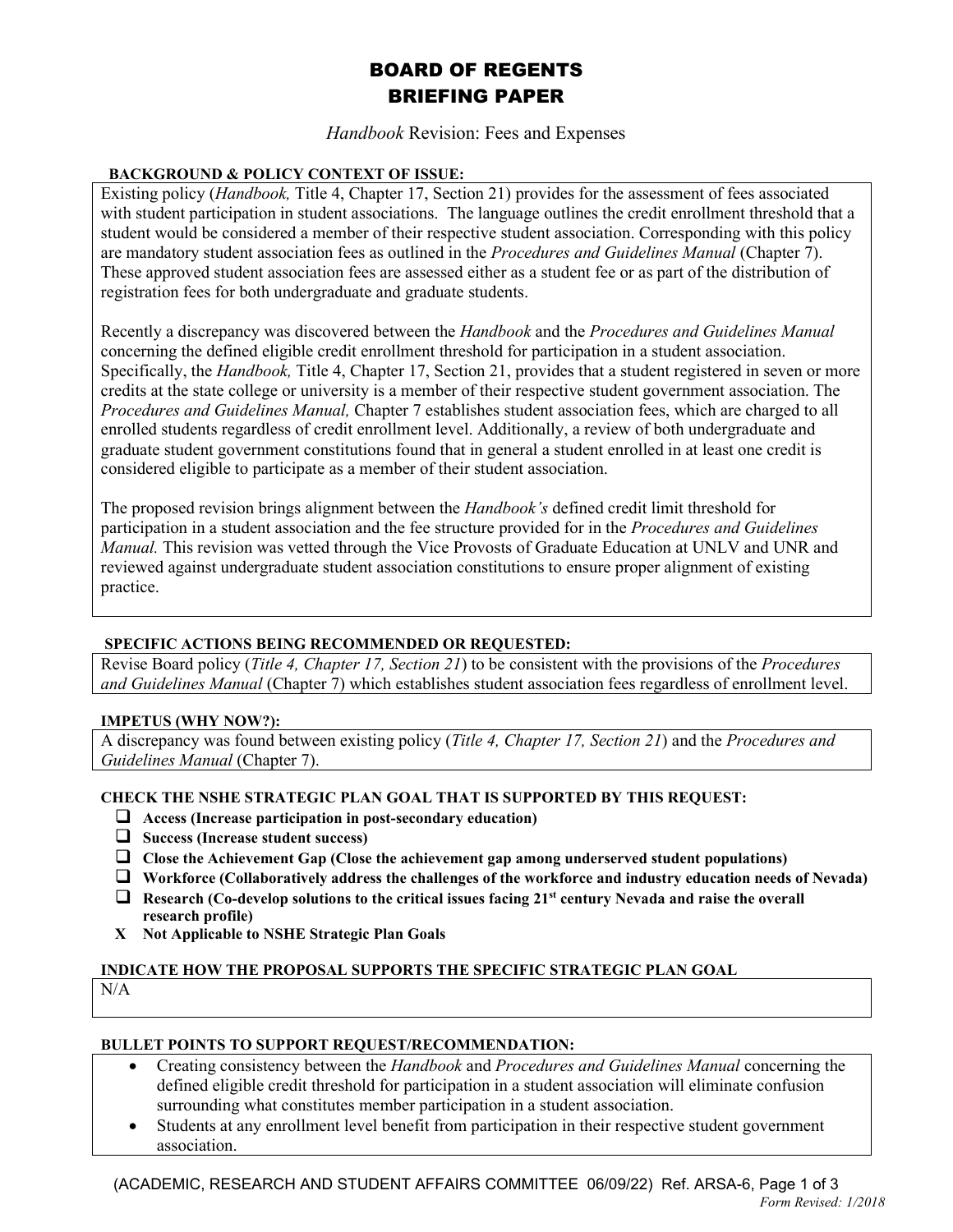#### **POTENTIAL ARGUMENTS AGAINST THE REQUEST/RECOMMENDATION:**

None have been presented.

# **ALTERNATIVE(S) TO WHAT IS BEING REQUESTED/RECOMMENDED:**

None have been presented.

#### **RECOMMENDATION FROM THE CHANCELLOR'S OFFICE:**

The Chancellor's office supports this recommendation.

#### **COMPLIANCE WITH BOARD POLICY:**

|   | $\Box$ Consistent With Current Board Policy: Title #<br>Section $#$<br>Chapter $#$ |
|---|------------------------------------------------------------------------------------|
|   | X Amends Current Board Policy: Title #4 Chapter #17 Section #21                    |
|   | $\Box$ Amends Current Procedures & Guidelines Manual: Chapter #<br>Section $#$     |
|   | Other:                                                                             |
| X | Fiscal Impact:<br>Yes-<br>No X                                                     |
|   | Explain:                                                                           |
|   |                                                                                    |
|   |                                                                                    |